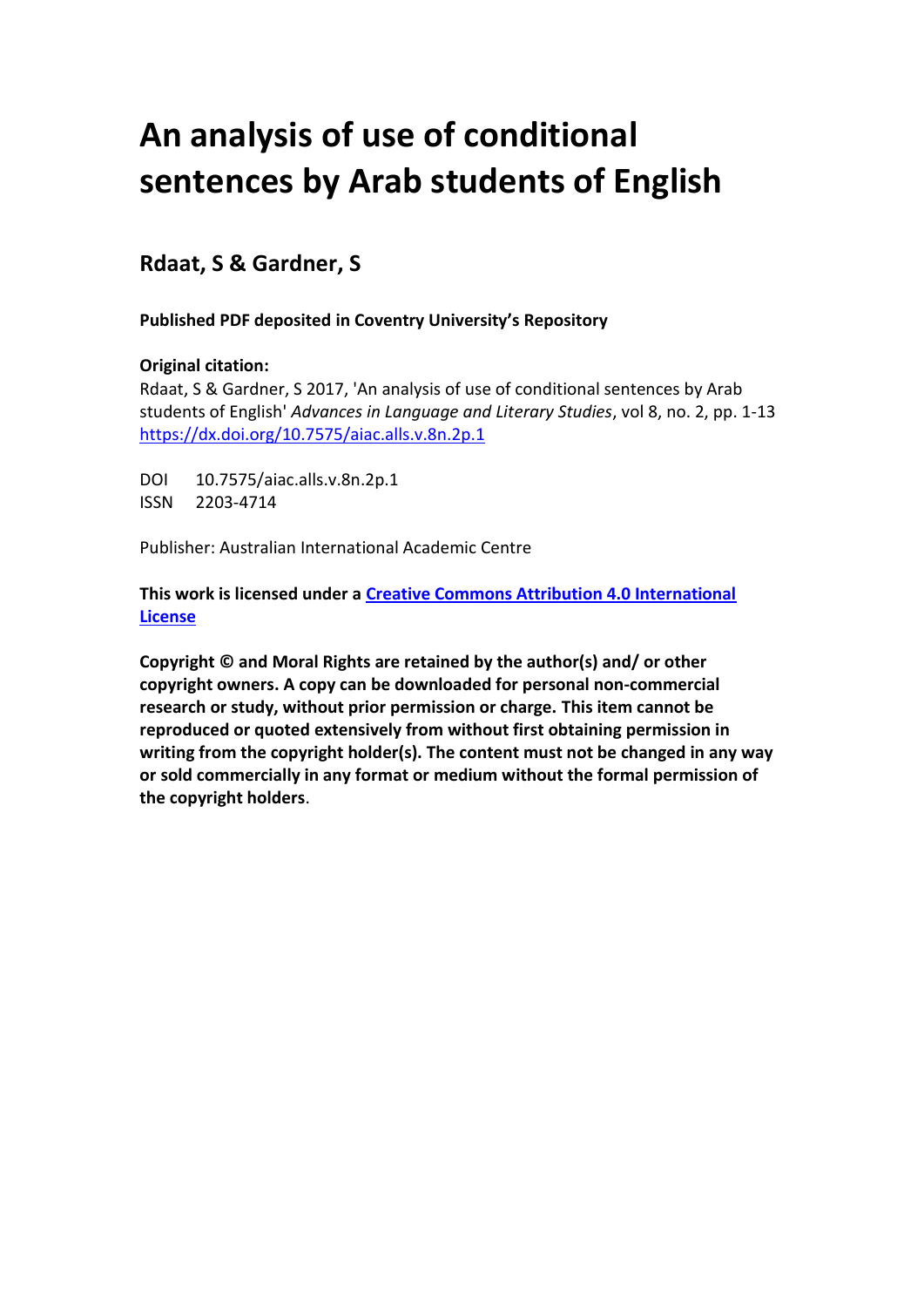

 **Australian International Academic Centre, Australia** 



**An Analysis of Use of conditional Sentences by Arab Students of English**

> Sadam Haza' Al Rdaat Coventry University, United Kingdom E-mail: saddamhazzaa@gmail.com

> > Sheena Gardner

Coventry University, UK E-mail: ab1248@coventry.ac.uk

 Doi:10.7575/aiac.alls.v.8n.2p.1 Received: 04/01/2017 URL: http://dx.doi.org/10.7575/aiac.alls.v.8n.2p.1 Accepted: 17/02/2017

# **Abstract**

Conditional sentences are made of two clauses namely "if-clause" and "main clause". Conditionals have been noted by scholars and grammarians as a difficult area of English for both teachers and learners. The two clauses of conditional sentences and their form, tense and meaning could be considered the main difficulty of conditional sentences. In addition, some of non-native speakers do not have sufficient knowledge of the differences between conditional sentences in the two languages and they tried to solve their problems in their second language by using their native language. The aim of this study was to analyse the use of conditional sentences by Arab students of English in semantic and syntactic situations. For the purpose of this study, 20 Arab students took part in the questionnaire, they were all studying different subjects and degrees (bachelor, master and PhD) at Coventry University. The results showed that the use of type three conditionals and modality can be classified as the most difficult issues that students struggle to understand and use.

**Keywords:** conditional sentences, protasis and apodosis, mood, real and unreal clauses, tense-time

# **1. Introduction**

In the last few decades, scholars and researchers have broadly debated conditionality. They have essentially concentrated on philosophy and then progressively moved onto linguistics. According to Traugott et al (1986), linguistic studies suppose that every language has a theory of forming conditional sentences. These conditionals are expressed in various ways which differ from language to language (Sultan 2011). Many scholars have discussed what conditional sentences mean, their structures, the main aims for enhancing them and how they can be acquired. Further research about conditional sentences may find some method by which to acquire them easily and simply.

# *1.1 Background to the Topic*

This section gives a background of English and Arabic conditional sentences. English conditionals are considered complex, both cognitively and linguistically, and they can have a lot of different meanings that are conveyed using different forms. In addition, semantic and syntactic difficulties are considered the main obstacles for NNSs trying to acquire conditional sentences (Celce-Murcia and Larsen-Freedman 1999). Learners of English as a foreign language (EFL) encounter a big obstacle in acquiring conditionals. According to Norris (2003) and Ramires (2005), the difficulty of conditionals goes back to the reliance of one situation on the fulfilment of another. There are different possible meanings of conditional sentences, such as cognitive reasoning, counterfactual, possible and impossible, real and unreal, and hypothetical (ibid). More specifically, forms, meanings and time-tense relationships cause the major difficulties in conditional sentences (Nekoueizadeh and Bahrani 2013). On the other hand, Arabic conditionals are simple and easy to produce, while they become more difficult when they shift to conveying complex meanings.

Conditional clauses and if-clauses are other terms related to conditional sentences. Conditional sentences in both languages (English and Arabic) contain two clauses: an if-clause (subordinate clause or protasis) that consists of a condition and a main clause (result clause or apodosis) that consists of a proposition (Teschner and Evans 2007; Fintel 2009). The essential point of conditional sentences is that the action in the main clause can happen if the specific situation in the if-clause is fulfilled. English conditionals predominantly convey the logical meaning "*if p, then q*" and implement different expressions, for instance, reasoning and imagining correlations (Traugottet al, 1986). Some grammarians and scholars say there are three main types of conditional: (1) future, (2) present and (3) past; however, other grammarians and scholars say there are four types: zero, future, present and past conditionals. One the other hand, there are only two types of Arabic conditional. The first type is the real conditional, which includes fulfilled conditions and uses two particles ("*in*" and "*ithaa*"), while the second is the unreal conditional, which includes the unfulfillable conditional and the use of the particle "*lau*".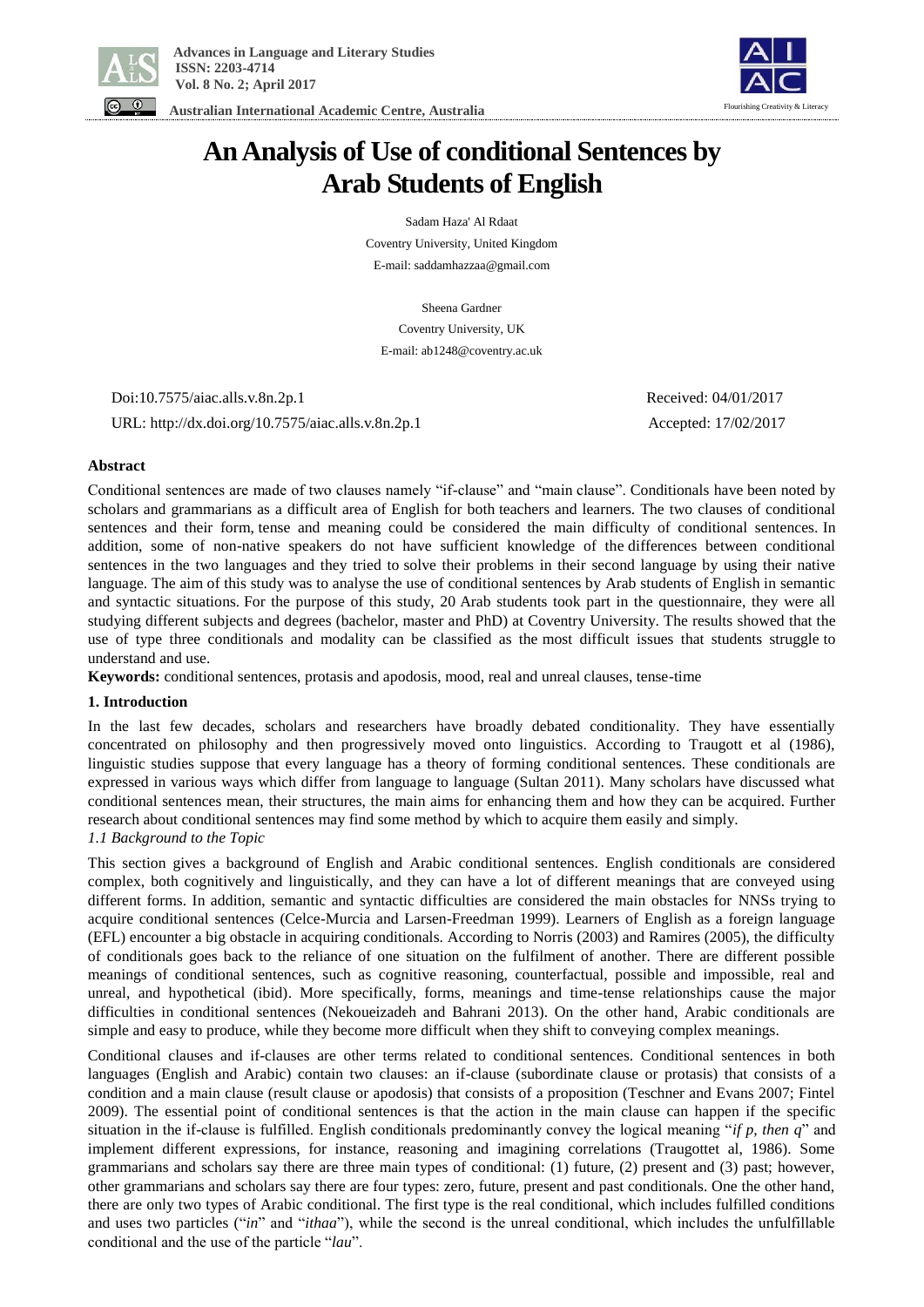#### **2. Literature Review**

#### *2.1 Conditional Sentences in English*

Conditional sentences are used to indicate the cause and effect or the temporal sequence of two events. The main structure of conditionals contains "an antecedent clause" and "consequent clause" or" protasis" and "apodosis" (Traugott et al 1986; Yule 1998; Zhang 2005; Polanska 2006). The antecedent is defined as a subordinate clause referring to a supposition situation, while the consequent consists of a proposition situation that occurs if the antecedent is realised (Elliot 1981; Dancygier 1998; Young 1989). Conditionals predominantly convey the logical sense "*if situation P, then situation Q*" and carry out different functions, for instance imaging, inference, habitual, factual and reasoning (Geis and Zwicky 1971;Traugott et al, 1986). In English conditionals, the future is usually expressed by the present tense, the unreal present or future are expressed by the past tense and impossible events which did not occur in the past are expressed by the past perfect (Comrie 1986).

#### 2.1.1 Previous Studies

Conditional sentences have been extensively noted as a difficult area of English to acquire and few researches have been able to state for certain why conditional sentences make L2 learners uncomfortable. Additionally, they have been analysed from various angles. For example, Cuvalay (1996) and Dik (1990) analyse them in linguistics from a functional grammar viewpoint. In addition, semantics and pragmatics have been analysed by Beck (1997) and Fintel (1997). In the early grammar method, conditional sentences were analysed within the mood term simultaneously with the imperative and indicative under the subjunctive (Sweet 1991). Conditionals are occasionally examined within the area of tenses or under modals. They are not simple to acquire for students, even though "*if"* is the most overt conditional marker. There are many researchers who have noted this obstacle in second language acquisition. Moreover, Bloom et al (1980) and O'Grady (1997) investigated the acquisition of the "if-conditional" and indicated the slow process of acquiring the "if-clause". Conditionals are thought to be difficult for non-native speakers because the acquisition of them is actually complicated. The significant issues pertaining to conditional sentences (Covitt 1976) involve four angles: (1) forms; (2) meanings; (3) time-tense linkages and (4) simplified interpretations. Although the challenges and problems of conditionals come from the interactions of meaning (temporal and hypothetical situations) and form (verb form), as has been argued, it is very important to discuss their relationships and how they consistently come in conditional sentences.

It is a known fact that the past tense is not a real past tense in counterfactual conditionals, therefore the tense cannot simply be a basic component related to the past. Tense and verb forms have a relationship in conditionals, which is referred to as "*back-shifting*", and it makes the case more difficult. It is defined as "the use of morphologically past tense with present (or future) time reference and pluperfect with past time reference" (Comrie 1986:94). Comrie also claimed that "*back-shifting*" is especially used for unreal conditions.

# 2.1.2 Construction of English Conditional

According to Celce-Murcia and Larsen-Freeman (1999), some grammarians believe that there are three types of conditional sentence (i.e. future, present and past). However, other grammarians (Yule 1998; Cowan 2008; Zhang 2005; Liu 2011; Wu 2012) have said there are four types of conditional, namely zero, future, present and past conditionals. It is worth noting that the understanding of conditionals can fall into one of two wide categories, namely factual (real) and unreal, which depend on the verb form in the antecedent part. In the factual (predictive) structure, the antecedent part refers to a condition, the reality of which is unconfirmed, and the verb in the consequent clause can be in three tenses, namely past, present and future (Palmer 2001). In addition, factual and real conditionals include four features: generic, habitual, inference and future conditionals (Yule 1998; Cowan 2008; Wu 2012). In unreal conditionals, the antecedent refers to a condition that is known to be untrue or unlikely. Unreal conditionals are also divided into two major types, namely counterfactual and hypothetical (Yule 1998; Cowan 2008; Wu 2012) (*see appendix 1).* The result of hypothetical (as opposed to factual) construction consists of conditional verb forms that contain "would" (or "might", "could", "should") and the base form of the verb or the previous verb with "have" and the past-participle.

According to Guilani et al (1999) and Celce-Murcia and Larsen-Freeman (1999), conditionals can refer to three kinds of semantic relationship, namely factual, future or predictive and imaginative conditionals, while according to Yule (1998) and Wu (2012), conditionals consist of four types of semantic relationship: factual, predictive, hypothetical, and counterfactual. Figure 1 shows the distribution of conditional sentence relations: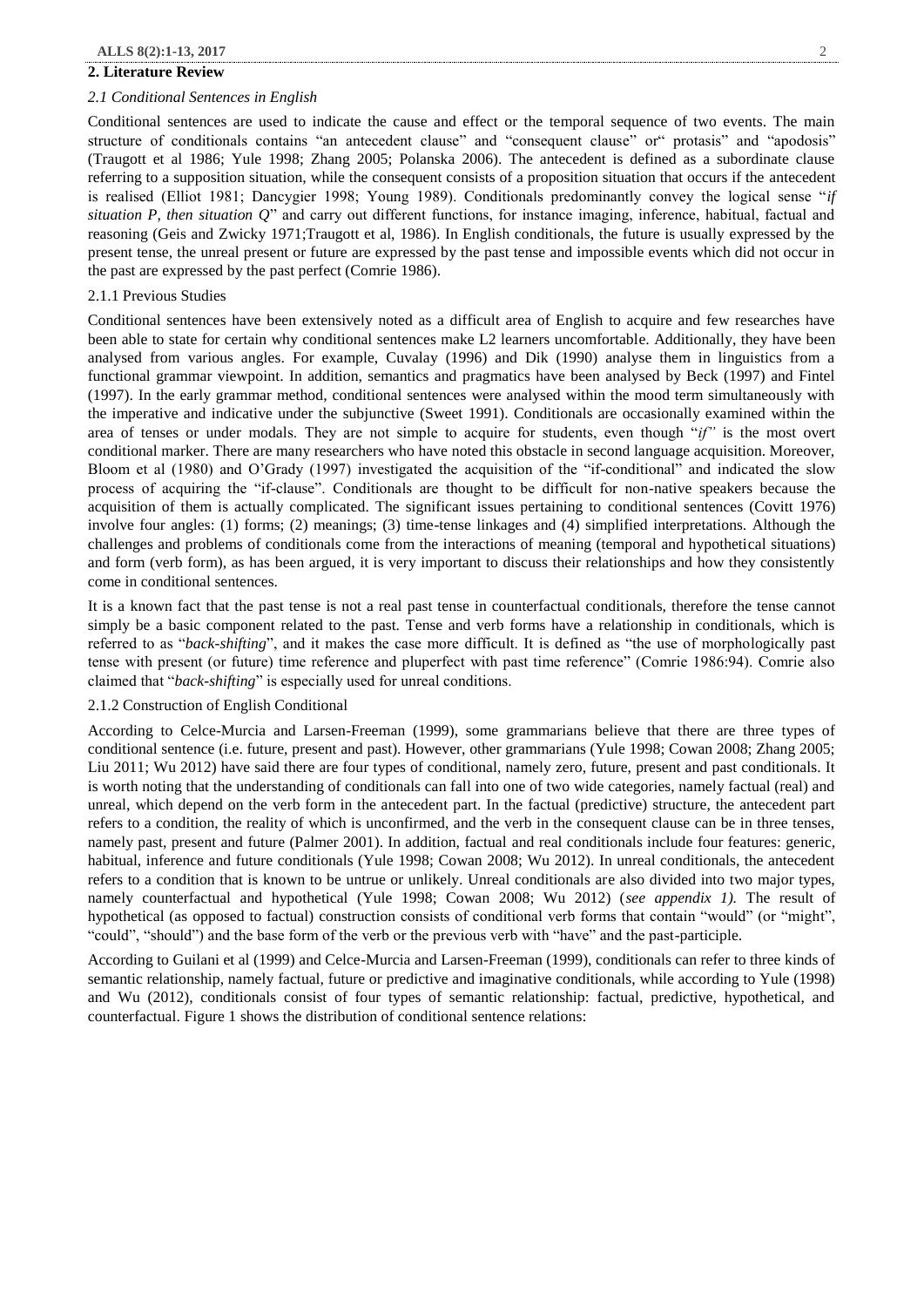

Figure 1. The distribution of conditional sentence relations

Table 1, below, shows the probabilities of conditional sentences as proposed by Wu (2012).

| Probability of conditional sentences |       |  |
|--------------------------------------|-------|--|
| Factual                              | 100 % |  |
| Predictive                           | 50 %  |  |
| Hypothetical                         | 10%   |  |
| Counterfactual                       | 0%    |  |

Table 1. The probabilities of conditional sentences as proposed by Wu (2012)

## 2.1.3 Conditional sentences types

As it has been mentioned before, conditional sentences are made of two major types namely real and unreal conditionals:

# A. Real Conditionals

1. Zero Conditional: This type of conditional talks about general truths, scientific facts or something that is constantly true in specific conditions (Eastwood 1994 and Cowan 2008). The main structure for this type is (If + present tense, present tense or If + past tense, past tense).

2. First Conditional: This conditional is used to express possibilities, either in the present or in the future. In this conditional, there is the very likely and real possibility that the condition or the specific situation will happen in the future. The modals "can", "may" and "should" can be used in this type (Declerck and Reed 2001).The main structure for this type is  $(if + present simple, will + base form)$ .

# B. Unreal Conditionals

1. Second conditional: This conditional is called "non-past" or "present" (Katu'za 1986). It talks about unreal events in the present or in the future. The simple past tense is used in this case to express the present or future situation. The auxiliary verb "were" is always used in this condition with all persons in the "if-clause" and it is a form of wish or desire. The structure for this type is  $(If +$  past tense, would +base form).

2. Third conditional: This conditional talks about unreal events in the past. This means that it is used to talk about events that did not occur in the past. The structure for this kind is (If + past perfect, would have + past participle).

## *2.2 Conditional Sentences in Arabic*

These conditional sentences are made up of two parts (clauses). The first part is called the "if-conditional" clause (*jumlat el-shart)* and is used to introduce and specify the condition, and the second part is called the "result-clause" (*jawab el-shart)*, and is used to provide the result of the condition (Dancygier 1998; Ryiding 2005; Khalil 2010; Kumakiri 2013). In Arabic, the "*if-clause*" usually precedes the "*result clause*" and the main verb is usually followed by the marker.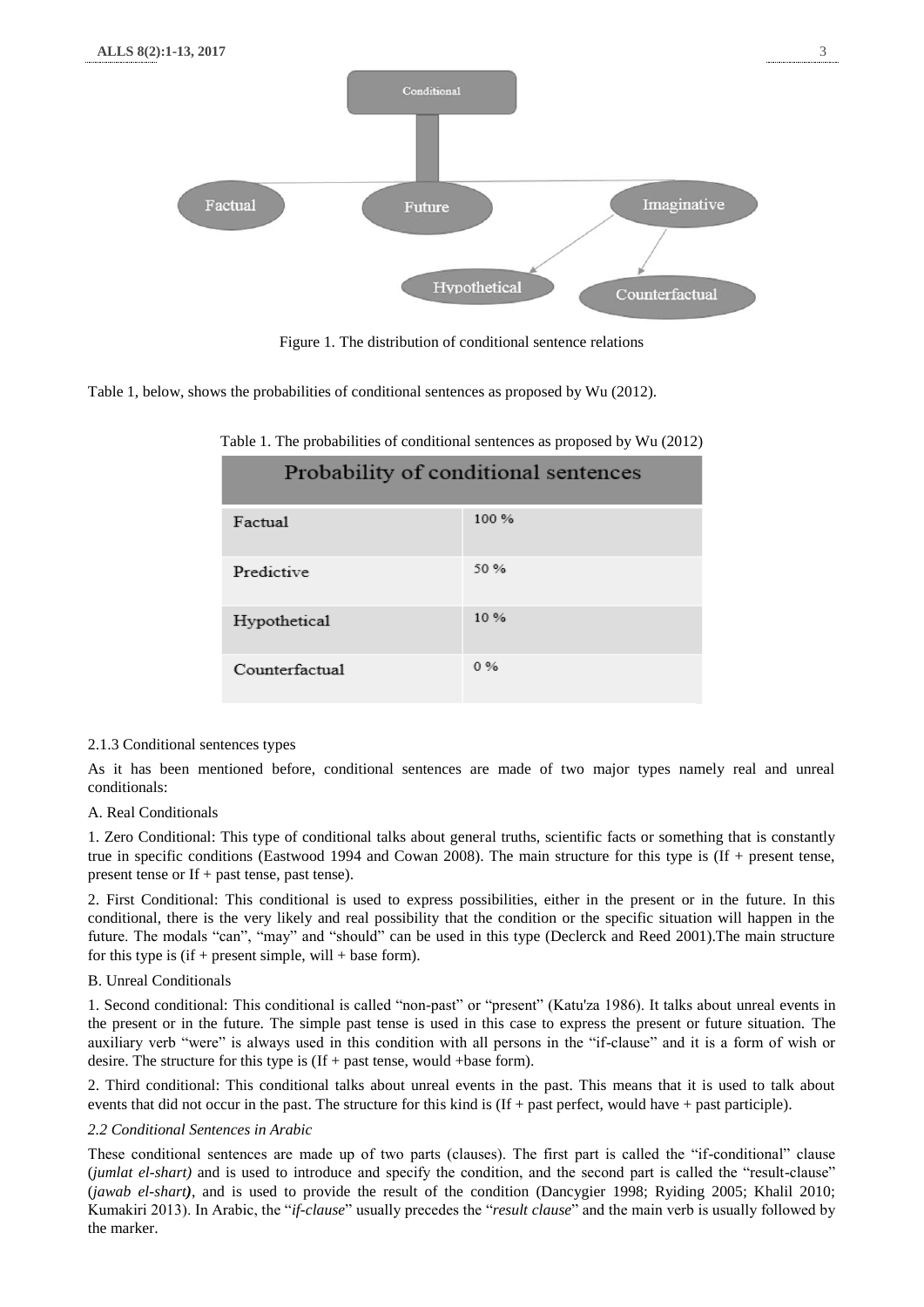#### **ALLS 8(2):1-13, 2017** 4

In Arabic, a past tense verb is often used in the protasis (if-clause) while the jussive mood (*al 'amr*) (orders and commands) can be used in the protasis of the present tense verb. The apodosis often uses the same tense that is used in the previous clause, but it can be expressed by a different tense. When the tense differs between clauses, the apodosis is normally preceded by the marker "fa" as in this example: /ʔdaraʔetahom, fa-salemalehom / "if you see them, then say hi *to them*" (Ryiding 2005; Taha 1995; Mace 1998). The verb "to be" (in Arabic "*kāna*") is used if the prodasis clause does not have a verb (Khalil 2010).

The essential particles in Arabic which are roughly equivalent to "*if*" in English are as follows: "*in*"/ʔn/, "*ithaa*"/ʔðə/ and "*lau*"/ləʊ/. These markers specify the kind of condition expressed. The particles "*in*" and "*ithaa*" are used in fulfilled conditions, whereas the particle "*lau*" is used in an unfulfilled condition. The particles "*in*" and "*ithaa*" are similar and exchangeable. The essential variation is that the particle "*in*" expresses more certainty, while the particle "*lau*" refers to hypothetical statements, and if the two clauses are in the past tense, the result of the protasis clause typically begins with the particle "*la*" (Abboud and McCarus 1983).

#### *2.3 The Main Similarities and Differences between English and Arabic Conditional Sentences*

There are major similarities between English and Arabic conditionals. For example, both of them have three main types, many particles and two clauses (the if-condition and the result condition). In addition, in both languages, conditionals use two clauses to perform the conditional situation. Despite these similarities, there are also many differences between the two languages. For instance, in Arabic, the kind of condition is determined by the use of various conditional markers, while in English, the sequence of the verb forms determines the kind of condition. In addition, in English conditionals, the if-condition clause may follow or precede the result clause, whilst in Arabic ones, the result clause usually follows the if-condition clause. Additionally, the three English conditional sentence types have three verbs (should, were and had respectively) that can be replaced by the particle "if", but Arabic does not have these verbs, though command verbs can be used in Arabic. In English, the auxiliary verb "were" is usually used in type two with all persons; however, in Arabic, this rule is not used (Wickens 1980; Celce-Murcia and Larsen-Freeman 1999; Ryiding 2005). According to Wickens (1980), Ryding (2005), Ruth and Byrne (2007) and Jasim (2015), the tense that indicates an impossible situation in English conditionals is the past perfective, while verbs in Arabic conditionals are in the perfect tense.

## *2.4 Previous Studies about English Conditional Sentences Carried Out by Arab Researchers*

According to this study, which is looking at how Arab students use and deal with English conditional sentences, many studies have been done before about this topic. Based on these studies, Saeed (2004) researched the acquisition of English conditionals by Arab students have been meagre. In addition, he found that the problems that Arab students encounter the most relate to the meaning of conditionals and trying to translate from their native language. In another study, Kharma and Hajjaj (1989) provided a wide analysis of the errors and mistakes that Arab students of English make in conditional sentences. These errors and mistakes are representative of the meaning and form of conditional sentences. They also added that Arab students often cannot understand the meaning when speech acts are used in conditionals. Furthermore, they indicated that the difference between two clauses may create a big difficulty (Kharma and Hajjaj 1997). In addition, they assert that the harmony between the two verbs in the two clauses is a source of difficulties for students and their teachers. Furthermore, there is a related study by Fareh (2006), she found that the main problem that the students faced indicates their inability to connect form to function in conditionals; this shows that function recognition may be considered the greatest challenge for Arab students. The results also show that the relationship between the two clauses is integrated, which forms another hard challenge for students. Additionally, meaning recognition was ranked second in terms of difficulty when compared with function. Accordingly, the study also found that the students' recognition of meaning was lower than their performance in recognising form. This means that Arab students generally face difficulties in the recognition of conditionals.

#### *2.5 The Gap in the Literature*

As has been presented above, previous studies have shown some of the problems and challenges that Arab students encounter when using conditional sentences. Previous research has not been inclusive and hence this study is seeking to focus on more difficulties and challenges that Arab students face when using conditional sentences. For instance, most of Arab students encounter some problems with the semantic and syntactic issues of conditionals, which is considered a big problem for native English speakers as well. Furthermore, the relationships between time tenses and matching between the verb forms in the two clauses have been classified as the most challenging aspects for Arab students. Additionally, the verb forms in both conditional clauses rely on each other, which is classified as another big difficulty. In addition, most Arab students do not know where the modal verbs are usually used in conditional sentences. They think that using the modal verbs "*could", "should", "might" and "ought to*" is incorrect as an alternative to the modal verbs "will" and "would". The other problem that Arab students usually face relates to the form "*if P, then Q*"; most of them use the coordination conjunction (*then*) at the beginning of conditional sentences. Furthermore, Arab students cannot usually distinguish between type two and type three conditionals. They consider type three the greatest obstacle in conditional sentences. In type three, most Arab students use the present perfect tense instead of the past perfect in the if-condition clause. In addition, they cannot comprehend how the verb "had" and its past participle "had" come together (for example: "*If I had had a car, I would have visited you*"); this problem is faced by most Arab students.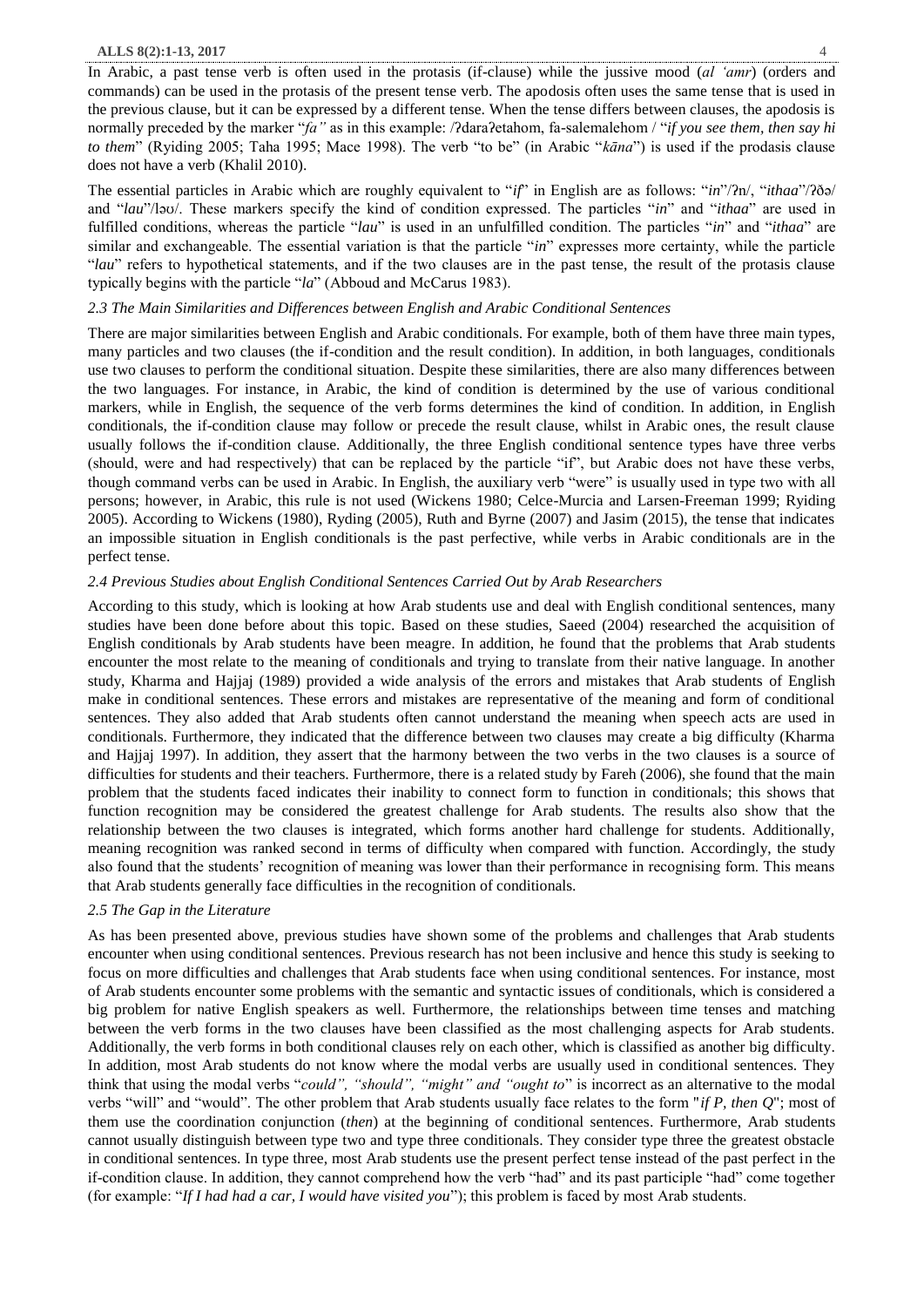#### **3. Methodology**

The researcher collected quantitative and qualitative primary data for this research through a self-administered questionnaire, which was considered suitable for gathering data for these methods. The quantitative data were gathered by two phases namely checking and rewriting the sentences, whereas the qualitative data were collected by explanations phase. The questionnaire was selected to find out the main issues that Arab students encounter when using conditional sentences. The questionnaire contained 15 conditional sentences including each of the three main types of conditional (*see appendix2*). It focused on the major corrections that Arab students usually face. 20 Arab students, studying different subjects at different levels (bachelor, master and PhD) at Coventry University took part in the questionnaire (11 male and nine female). The questionnaire was carried out in the library over four days. The researcher got the students' email address from the head of the Arabic society at the university. All the students received an email about the procedure, time and place of the questionnaire by email. All the participants had already attained 6.5 or more in IELTS tests; this meant that they were able to deal with the questionnaire (test). The participants carried out the test voluntarily to measure their skills. In addition, the participants were from Arab countries (some of them from Gulf countries, while others were from Iraq, Syria, Jordan and Palestine), were studying in different faculties including engineering, business and humanities, and their ages ranged from 20 to 32.The data was analysed quantitatively and qualitatively. In addition, thematic analysis was used to analyse the qualitative data and to code them for ease of discussion.

#### *3.1 Questionnaire Structure*

The questionnaire consisted of 15 conditional sentences and the participants answered them in less than 30 minutes. The conditional sentences were designed carefully and deliberately related to the research questions and the purpose of the research. The questions mainly focused on conditional sentence types one, two and three. 12 out of 15 sentences were originally incorrect, while the rest were correct (5, 8 and 14). Each sentence contained a specific structure of two parts so as to obtain qualitative and quantitative data.

In data analysis part, statistical analysis was carried out on the quantitative data in two phases, namely checking and rewriting the incorrect sentences, while the respondent's explanations were the third phase (i.e. where the conditional sentences were incorrect, the participants explained and justified why they were incorrect). In addition, the first two sentences were not analysed, because they did not provide authentic or credible answers, as some students who had never filled in a questionnaire before used them as practice.

#### **4. Result and Discussion**

This chapter shows the findings and discussions of the research and consists of four sections. The first three sections of the chapter provides the findings and the discussions of the quantitative and qualitative data (i.e. from the checking, rewriting and explanations phases) of each type of conditional sentences, while the four section provides some results about transfer from L1 to L2.

#### *4.1 Conditional Sentences Types*

#### **Type one**

This type was included in three of the conditional sentences that were used in the questionnaire:

- **6.** If Sadi will go home, he will see his aunt.
- **12**. Then they will see you if you come here again.
- **14**. If we need some queries, we should ask the receptionist.

| Correct  | Incorrect | No Answer |
|----------|-----------|-----------|
| 7(35%)   | 13 (65%)  |           |
| 17 (85%) | $2(10\%)$ | 1(5%)     |
| 9(45%)   | 9(45%)    | $2(10\%)$ |
|          |           |           |

Table 2. The number and percentage of the students who marked the type one conditionals as correct/incorrect

Table 2 illustrates the results for three sentences containing type one conditionals. For sentence 6, almost half of the participants had difficulty judging the use of the modal verb in the if-clause. They also encountered difficulties when they attempted to rewrite it again as type one or two. It could be said that this sentence was complicated for the participants, because they thought that the use of "will" in the if-clause was misleading (Al-Khawalda 2013).

For sentence 12, 85% of the participants could not judge the conditional correctly. They faced a serious problem here, because it is possible that they considered this sentence correct because they used their native language to judge it, which is inconsistent with the relevant literature (Traugott et al. 1986), in which conditionals predominantly conduct the logical sense "*if situation P, then situation Q*". Unfortunately, the participants' choice was wrong because the adverb "then" does not have a connective function and there was no preceding sentence; this means that it is not appropriate to use it at the beginning of conditionals. In the next sentence (14), most of the participants encountered a considerable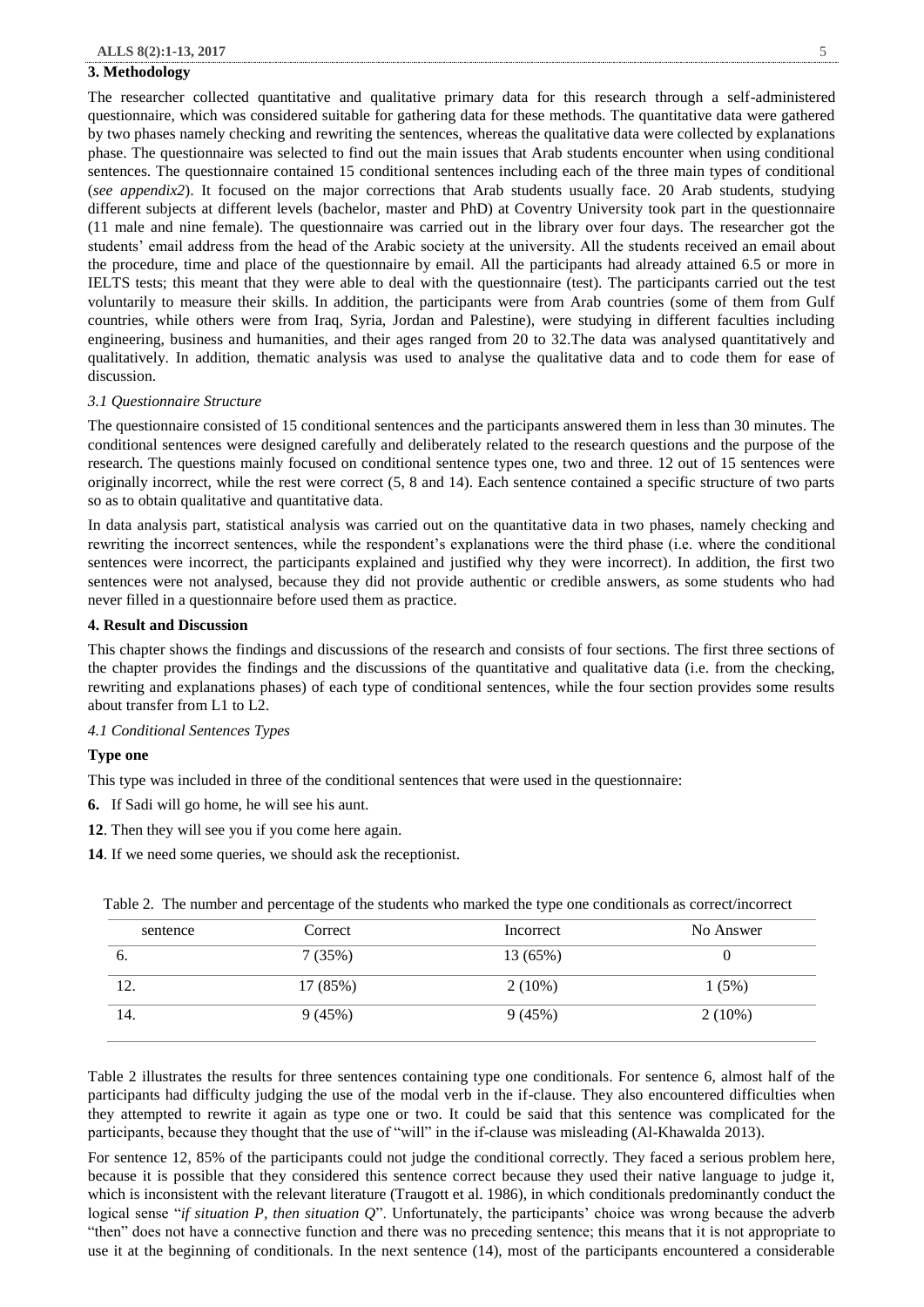#### **ALLS 8(2):1-13, 2017** 6

level of difficulty in judging this sentence correctly, although it was originally correct. Most of them marked it as incorrect and rewrote it (incorrectly). According to Fareh (2006), Arab students cannot deal with the variations of conditional sentences properly.

The overall percentages of correct scores for the type one conditionals were 40% for correct marking and 62.5% for correct rewriting. This indicates that, in the checking phase, 60% of the participants encountered an obvious level of difficulty in selecting the correct choice and 37.5% of the participants did not have sufficient ability to rewrite the incorrect conditionals properly. The biggest difficulty may lie in the fact that the simple present and modal verbs are usually used in Arabic conditionals in these particular cases; this could be why the participants faced some problems.

In the explanation phase, conditional sentences type one includes three issues. Two of them were mentioned in correct explanations about incorrect conditional sentences 6 and 12, i.e. the use of modal verbs in if-clauses and the use of "then" placed at the beginning of conditionals. These sentences did not correspond with the main structure for type one conditionals, and these two issues were explained by 36% of the participants. This means that most of the participants did not give valid explanations or have the knowledge to explain why they marked the sentences as incorrect. On the other hand, the third issue was present in sentence 14, and involved incorrect explanations about the original correctness of the sentence. The issue was the use of modal verbs other than "will" in the main clause. This sentence was consistent with the grammar rules of conditionals, but some participants marked it as incorrect. The issue was explained by 33% of the participants. This means that most of the participants who marked as correct were able to give valid explanations about this type of sentence.

# **Type two**

This type was included in five of the conditional sentences that were used in the questionnaire:

- **3.** I would have passed if the exam wasn't difficult.
- **4.** If I was a millionaire, I would buy a yacht.
- **5.** If you had a car, you would go to the party.
- **11.** She will go to London if she had a car.
- **15.** You won't be so tired if you took a nap.

|  | Table 3. The number and percentage of the students who marked the type two conditionals as correct/incorrect |
|--|--------------------------------------------------------------------------------------------------------------|
|  |                                                                                                              |

| sentence | Correct   | Incorrect | No answer |
|----------|-----------|-----------|-----------|
| 3.       | 11(55%)   | $8(40\%)$ | 1(5%)     |
| 4.       | 12 (60%)  | $8(40\%)$ | 0         |
| 5.       | 11 (55%)  | $8(40\%)$ | 1(5%)     |
| 11.      | $2(10\%)$ | 17 (85%)  | 1(5%)     |
| 15.      | 11 (55%)  | $8(40\%)$ | 1(5%)     |

Table 3 demonstrates the results for five sentences of type two and shows that that almost all the participants had the ability to decide whether the five conditionals of type two were correct or not. To go into more detail, the findings regarding type two conditionals clearly show that most Arab students have problems identifying errors in the surface forms of this type of sentence and they encounter serious problems particularly with time-tense and verb forms.

Sentence 3 was rewritten in different ways, these sentences were rewritten as types two and three. The eight participants who marked it as incorrect faced difficulty in the two clauses because of the use of "would have + PP" in the main clause and the simple past tense in the if-clause. In the next Sentence 4 created more difficulty for the participants. They used "would have + PP" in the main clause and the past tense in the if-clause. The participants mismatched the verb forms in the two clauses of the conditionals; this is consistent for Arab learners according to previous studies (Fareh 2006).In this sentence specifically, the participants focused on the "subject verb agreement", which means that they did not pay attention to the main structure or the use of "were" in with all persons in type two conditionals.For sentence 5, although this sentence was correct originally, half of the participants marked it as incorrect. The participants who thought it was incorrect rewrote it in two different ways, these sentences were rewritten as type three. The other correction involved the use of the verb "have" in the if-clause and *"would + base form"* in the main clause. This refers to the mismatching between the verb forms in the two clauses, which is considered the greatest difficulty that some Arab students face (Kharma and Hajjaj 1989).

For sentence 11, 17participants rewrote it with three different corrections. These corrections included transformations into types one and two and the students used the structures of these types very well. In addition, this sentence was one of the easiest for the participants and all the answers for this sentence refer suggest that most of the participants are familiar with this type of conditional. For the last sentence, 8participants rewrote it in two different ways, using both type one and type two. The two corrections were correct, which means that most of the participants could not distinguish or deal with the modality in types one and two and thought that the modal verb "*won't*" can be used with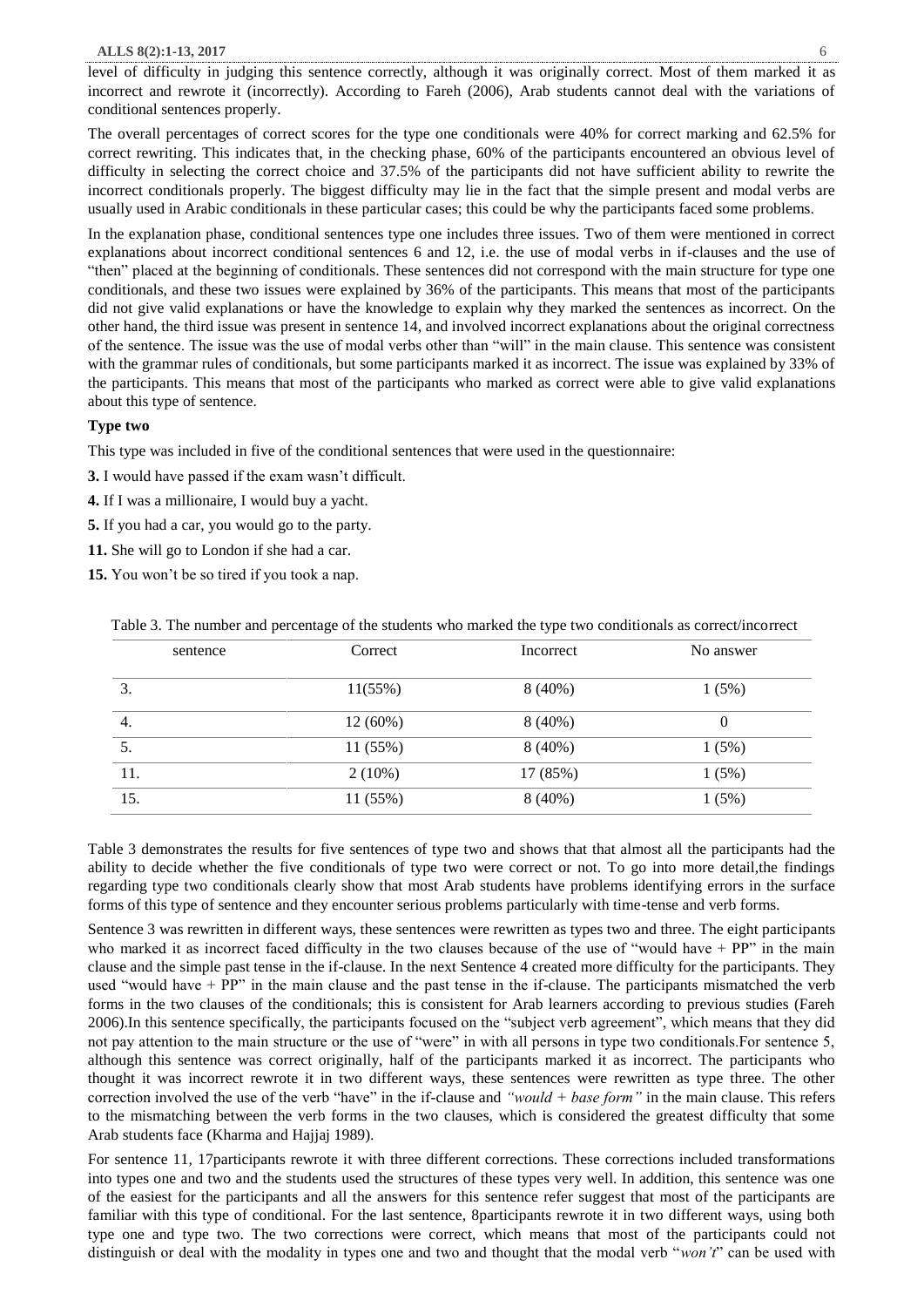type two conditionals, which is wrong. This assumption could be attributed to the inherent semantic difficulty of English modal verbs.

Overall for the five conditionals, 52% were correctly marked and 53% were rewritten correctly. This indicates that, during the checking phase, 48% of the participants encountered obvious difficulties with selecting the correct answer and 47% of the participants were unable to rewrite the incorrect conditionals properly. These percentages show that most of the participants could not deal with in-depth conditional sentences, which could be ascribed to the fact that students are not typically taught the variants of conditionals.

In the explanation phase, type two contained five issues; four of them were mentioned in correct explanations about incorrect conditionals, which included sentences 3, 4, 11 and 15. These issues were mixing the structures of type three and type two in the two clauses, the use of the auxiliary verb "was" with people in type two, mixing the structures of type one and type two together in the two clauses and the use of the contraction of "will" and "not". The four sentences were inconsistent with the main structure of type two conditionals, which use the simple past in the if-clause to express unreal conditions and "would + base form". The use of the auxiliary "were" may be considered a big difficulty that faced the participants. The issues were explained by 46% of the participants. This means that 54% of the participants were not able to give good explanations as to why they marked the sentences as incorrect. This could be ascribed to the fact that Arab students know the grammar rules for this type of conditional but cannot deal with them properly.

Meanwhile, the fifth issue was in sentence five, and was mentioned in some incorrect explanations about the sentence which was originally correct. The issue was "how the participants deal with type two". The sentence was consistent with the main structure for type two, but half of the participants marked it as incorrect. Justifications of this issue were attempted by 50% of the participants, although naturally all the explanations were incorrect; this means that these participants do not know the rules for this type of conditional and cannot provide good explanations.

# **Type Three**

This type of conditional was used in the questionnaire in the following conditional sentences:

- 7. If they have worked more, their job would have been developed.
- 8. If you had had his contact number, you would have called him anytime.
- 9. If you had had the book, you would had studied at home.
- 10. If you would have studied harder, your English would have gotten better.
- 13. If I had knew earlier, I would have done it.

| Sentence | Correct    | Incorrect | No answer |
|----------|------------|-----------|-----------|
| 7.       | $12(60\%)$ | $8(40\%)$ |           |
| 8.       | 6(30%)     | 14 (70%)  | 0         |
| 9.       | 5(25%)     | 15 (75%)  | 0         |
| 10.      | $12(60\%)$ | 7(35%)    | 1(5%)     |
| 13.      | 7(35%)     | 11(55%)   | $2(10\%)$ |

Table 4. The number and percentage of students who marked the type three conditionals as correct/incorrect

Table 4 illustrates the results for the five sentences of type three and shows that almost all the participants were able to decide whether the five type three conditionals were correct or not. In detail, the results for type three conditionals obviously show that most Arab students have problems identifying errors in the surface form of this type of sentence. This type of conditional (type three) was considered the most difficult type that the participants faced in the questionnaire. This assumption is consistent with Fareh (2006), who says that the major problem that Arab students face is the mismatch between the verb forms in the two clauses of a conditional. This means that Arab students typically encounter difficulties in judging the grammaticality of conditionals, which could be attributed to the fact that they learn too much grammar and do not practice it; most of them know the rules but they cannot use them in discourse or writing. The other cause which could be inferred is that Arab students may try to understand the meanings of conditionals by translating them into their native language. In addition, the Arabic language does not have the past perfect tense, which may account for most of the difficulty that Arab students face in type three.

Sentence 7 was difficult for the participants. 12 participants rewrote it in different ways; for example, one of them used the simple past tense in the if-clause and "*would have + PP*" in the main clause. The result shows that 60% of the participants found it difficult to decide if it was correct or not, and half of the participants who marked it as incorrect could not rewrite it properly as was required. This means that the greatest difficulty that was revealed was when facing the mismatch between time and tense and the use of the present perfect instead of the past perfect.For sentence 8 that was seriously complicated for the participants. Although this sentence was originally correct semantically and syntactically, three-quarters of the participants marked it as incorrect. Those participants rewrote it in three different ways; for example, four of them changed the tense in the if-clause to the present perfect.This means that the majority of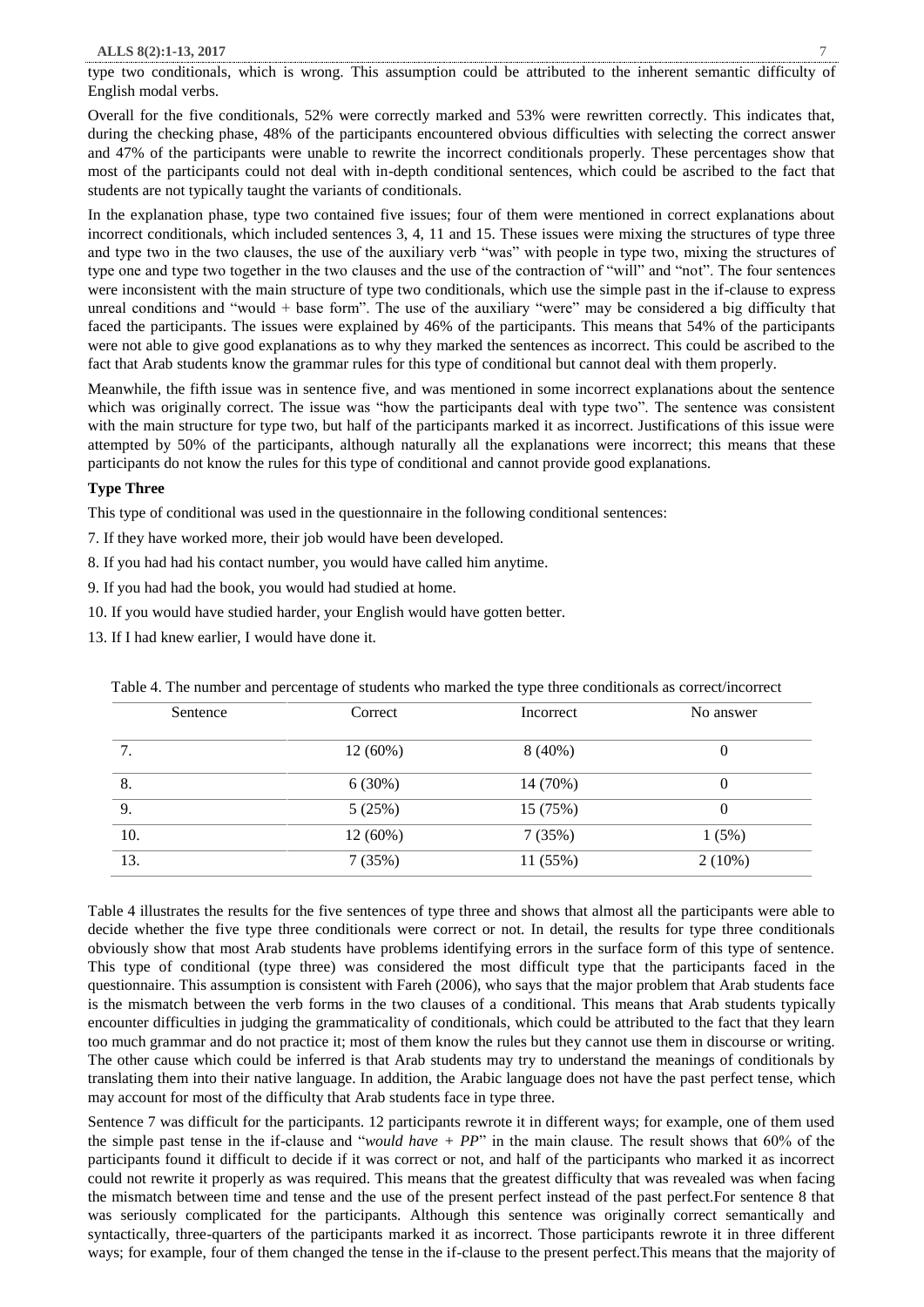#### **ALLS 8(2):1-13, 2017** 8

the participants could not understand the meaning or the form of conditional sentences of type three and they did not comprehend the use of the auxiliary "had" and its past-participle "had" in the if-clause.

For sentence 9, 15 participants rewrote it in three different ways, as stated in the results chapter. Eight of them used the simple past in the if-clause and two of them used the present perfect in the if-clause, while five of them rewrote it as "*if you had had the book, you would have studied at home*", which is the correct answer. This means that most of the participants could not deal with the form of the type three conditional either semantically or syntactically, nor with the use of modal verbs in the main clauses of this type. This is consistent with previous studies that observed the same problems in high percentages of Arab students (Al-Khawalda2013). In addition, Arabic does not use the past perfect at all; instead it uses the perfect tense (past), and the students' inability to relate verb forms to their suitable times could be considered one of the possible issues. In sentence 10, a few participants rewrote it, making two different corrections. These corrections used types two and three. In general, the participants' responses in the checking and rewriting phases suggest that they were facing big difficulties. In the next sentence 13, the 11participants who marked it as incorrect rewrote it in two different ways. Three of them deleted the auxiliary "had" from the if-clause to put it in the past tense. However, another eight participants rewrote it as *"if I had known earlier, I would have done it"* which is the correct answer and it includes an unreal situation and the formal structure for type three conditional sentences. This sentence showed the difficulty of using the auxiliary verb "had + past tense". This problem is faced by both NSs and NNSs. According to Al-Khawalda and Al-Oliemat, Arab students encounter many difficulties when handling tenses, in particular in English conditionals.

The overall percentages for the five type three conditionals were 47% for marking them correctly and 36% for rewriting them correctly. This tells us that during the checking phase, 43% of the participants encountered clear obstacles judging the correctness of this type of conditional and 64% of them had difficulty rewriting incorrect ones properly. These percentages show that Arab students face big difficulties with type three conditionals. These difficulties could be attributed to the fact that "past time" is expressed by the past perfect. The results revealed that the students do not have much knowledge, especially of type three conditionals, and that they need more practice rather than just to know the rules.

In the explanation phase, this type includes five issues, four of which were included in the students' correct explanations about incorrect conditionals in sentences 7, 9, 10 and 13. These issues were: the use of the present perfect instead of the past perfect in type three, the use of the auxiliary "had" after the modal "would", the use of the structure of the main clause in the if-clause and the use of a past tense verb (knew) after the auxiliary verb "had". The issues were explained by 43% of the participants; this shows that most of the participants were unable to explain why they marked these sentences as incorrect. which could be attributed to three interpretations: either they could understand the meaning of the conditionals or attempted to understand it by using their native language, they did not have enough knowledge, particularly regarding type three conditionals, or Arab teachers do not focus on teaching type three, perhaps supposing that this type is not frequently used in discourse.

In contrast, the fifth issue was in sentence 8, and was mentioned in incorrect explanations about the originally correct sentence. The issue was related to the use of the auxiliary "*had*" with its past participle (past perfect). This sentence was consistent with the main structure for type two, but half of the participants marked it incorrect. This issue was used as an explanation by 41% of the participants, meaning the participants did not completely understand this type.

The results revealed that there is a pattern of three big problems that almost all the participants faced in the three types of conditional: the use of "then" at the beginning of conditionals of type one, the use of the present perfect in the ifclauses of both types two and three, and the use of the auxiliary "had + PP (had)" in type three. These problems show students' inability to connect forms with functions in conditionals. The findings show that the students do not have sufficient knowledge of the differences between conditional sentences in Arabic and English and they tried to solve problems and overcome challenges in their second language by using their native language.

#### **Does transfer from L1 to L2 inhabit students' ability to handle "if" clauses in English?**

The purpose of this question is to find evidence about the influence of L1 on L2 when students deal with "if" clauses. This influence may be positive or negative. It is positive when L1 helps learners acquire L2, but negative when L1 weakens their ability to understand L2. Furthermore, few studies have been done researching the immediate grammatical transfer of subjects between Arabic and English, which may be considered the main issue that Arab learners face (Al-Khawalda and Al-Oliemat 2013). In addition, Laresen-Freeman (1975) associated the grammatical errors of L2 with the grammar of L1 learners.

20 Arab students took part in the questionnaire. The results showed that some of them encountered issues when handling "if "clauses, therefore they applied their knowledge and familiarity of L1 to check the conditional sentences in English. This means that the learners applied their knowledge from L1 to provide them with an understanding of conditional sentences in English. Some of the Arab students found the conditional sentences complicated and complex to check. This could be ascribed to the different forms conditionals take in Arabic and English. The Arabic language particularly uses the simple present in conditional sentences, with the jussive mood (Khalil 2010). In Arabic, particles determine the conditional type, while in English the verb forms determine the conditional type. The most serious difficulty that Arab students face is that English type three conditionals use the past perfect to express counterfactual events, while in Arabic, conditionals use the perfect tense to express counterfactual events. In general, Arab learners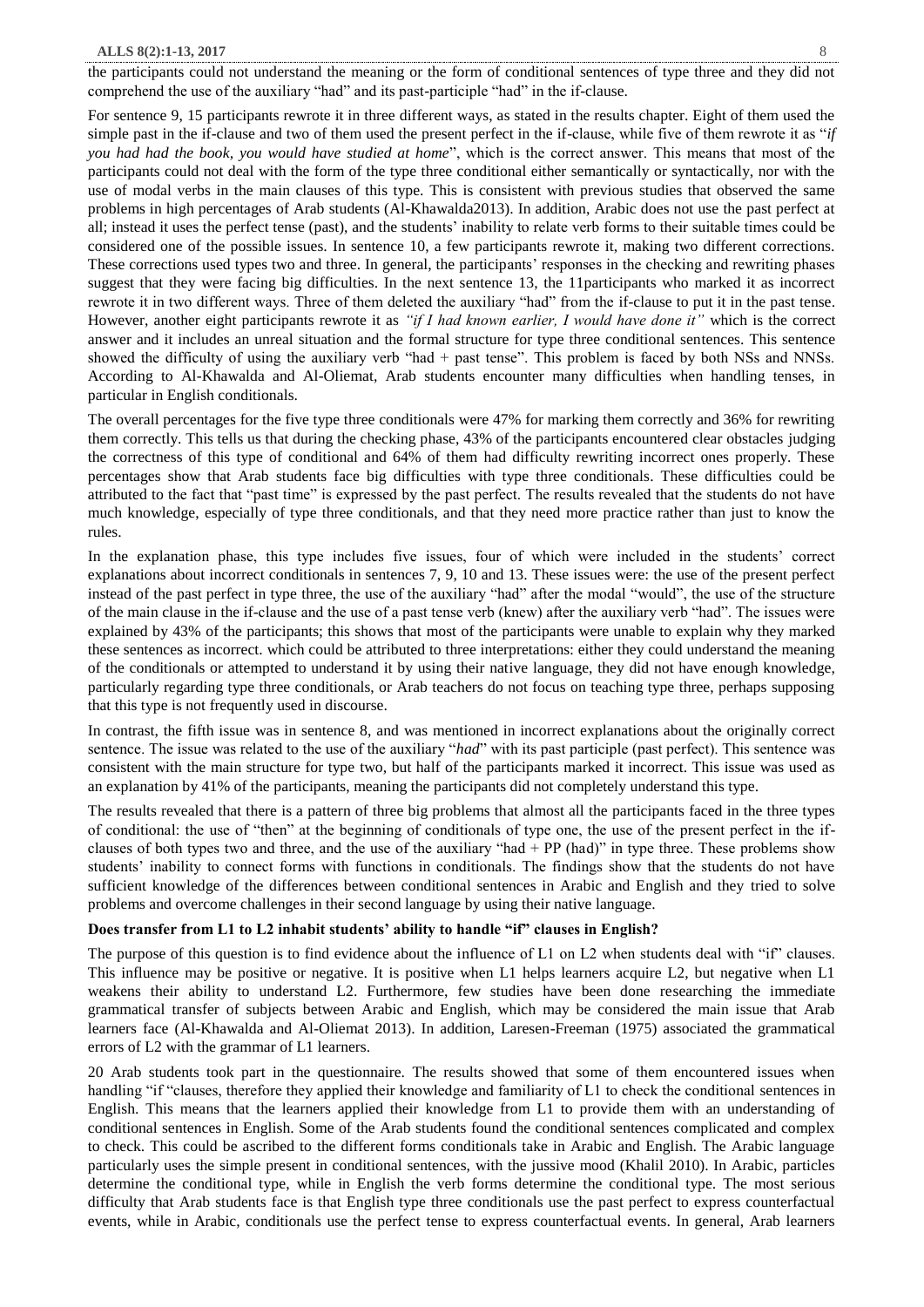encounter a lot of obstacles when using English tenses (ibid). These issues are particularly clear in conditional sentences when there is a mismatch between times, tenses and verb forms.

## **5. Conclusion**

The aim of the study was to investigate whether Arab students are able to judge the grammaticality of conditional sentences and give valid explanations as to why some of the conditional sentences in the questionnaire were incorrect. Unfortunately, the study showed that almost half of the students were unable to judge the grammaticality of conditionals correctly (i.e. which sentences were correct and which were not), despite the fact that most of the participants in the research had studied in an English education environment in their countries and are currently studying in the UK. The overall percentage of the participants whose answers were correct (i.e. who chose the correct options) was 47%. This means that more than half of the participants face serious difficulty in judging the grammaticality of conditionals. In addition, the total percentage of participants who gave explanations for the conditionals was 42%; this suggests that most of the participants encounter real challenges with conditionals. One might wonder why the percentage of participants who selected the correct answers regarding the three types was lower than the percentage of participants who explained why some conditionals were incorrect, since the judgment of grammaticality is generally easier than explaining their meanings and functions.

#### *5.1 Limitations*

This research does have some limitations. Firstly, there were only 20 students taking part, which means that the results cannot show all the difficulties that Arab students face. Secondly, the study focused on the three main types of conditional sentence, but there are also many inversions and variations of conditional sentences, as well as the zero type. The issues related to conditional sentences could be better researched with NSs and NNSs to compare findings. Interviewing the participants and asking them what causes lie behind some of the difficulties which they face would be useful. The researcher analysed the data and all the data was inserted into a program to be classified manually. In this case, it would be arrived to find out more worthy results to enable the researcher to find a comprehensive treatment of conditional sentences subject.

## *5.2 Further Research*

This research is about the broad subject of conditional sentences. The results could be considered as evidence of how conditional sentences are understood and practiced by Arab students. Researching these subjects: "a *contrastive study of conditional sentences between Arabic and English languages*"; "*an analysis of the use of conditional sentences by Arab and English students*" and "an *analysis of the use of conditional sentences by Arab students of English in academic writing*" could offer worthy results. In addition, the use of the important results of the current research in wider research could solve some of the difficulties that Arab students face.

# **References**

Abdollahi-Guilani, M, Yasin, M. and Tan, H, 2012. "A Comparative analysis of conditional clauses in english and persian: text analysis". *3L; Language, Linguistics and Literature, The Southeast Asian Journal of English Language Studies, 18*(2), pp.83-93.

Beck, S. (1997) "On the Semantics of Comparative Conditionals". Linguistics and Philosophy, 20, 229-271.

Bloom, L. Lahey, M. Hood, L. Lifer, K. and Fiess, K. (1980) "Complex sentences: Acquisition of syntactic connectives and the meaning relations they encode". Journal of Child Language, 7, 235-261.

Celce-Murcia, M., & Larsen-Freeman, D. (1999) *The grammar book: An ESL/EFL teacher's course*. New York: Heinle, Cengage learning.

Comrie, B. (1986) "Conditionals: A typology". In E. C. Traugott, A., Meulen, J. S. Reilly and C. A. Ferguson (Eds.), on conditionals, (p 94). Cambridge: Cambridge University. P. 94

Covitt, R. (1976) "Some problematic grammar areas for ESL teachers". Unpublished doctoral thesis in TESOL, UCLA.

Cowan, R. (2008) *The Teacher's Grammar of English with Answers: A Course Book and Reference Guide*. Cambridge University Press.

Cuvalay, M. (1996) "A Classification of Conditional Satellites". In Devriendt, Goossens and Auwera. Berlin: Library of congress Catalonging in Publication. P.149-176.

Dancygier, B. (1998) *Conditionals and Predictions: Time, Knowledge, and Causation in Conditional Constructions*. Cambridge University Press, Cambridge.

Declerck, R. and Reed, S. (2001) *Conditional: A Comprehensive Empirical Analysis*. Berlin. New York: Mouton de Gruyter.

Dik, S. (1990) "On the semantics of conditionals", in J. Nuyts, A. M. Bolkenstein & C. Vet (ed), Layers and levels of representation in language theory, Amsterdam, Benjamins, p. 233-261.

Eastwood, J. (1994) *Oxford Guide to English Grammar*. Oxford University Press.

Elliott, W. (2006) "Conditional sentences in the New Testament". Doctoral dissertation, Gordon College.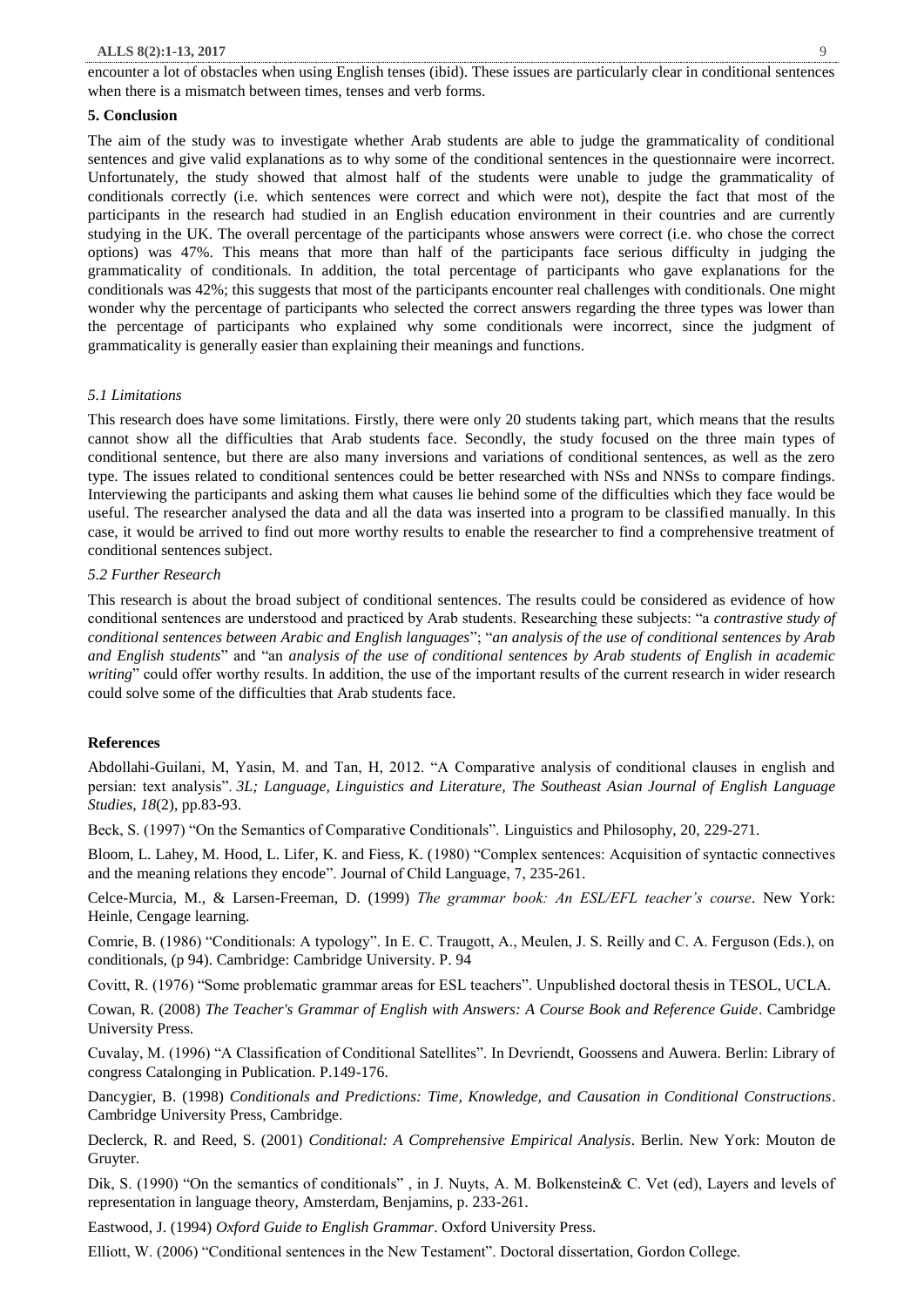Farah, Sh. (2006) "the Acquisition of conditional sentences by Arab Learners of English". Studies in contrastive linguistics proceedings of the international. pp: 253-254.

Fintel, K. (2009) *Conditionals*. Cambridge University Press.

Fintel, K. (1997) "Bare Plurals, Bare Conditionals, and Only". *Journal of Semantics, 14*(1), 1-56

Geis, L. and Zwicky, M. (1971) "On invited inferences". Linguistic inquiry 2, pp.561-566.

Khalil, A. (2010) *A Contrastive Grammar of English & Arabic*. Jordan Book Centre.

Katu'za, J. (1986) "A New Look At Conditional Sentences in English". *ELT J, 40*(1), 59-60

Kumakiri, T. (2013) *Epistemic Modality and Conditional Sentence*: On the Presentative Particle of an Arabic Dialect of Tunis (Tunisia).

Liu, H. (2011) "Second Language Acquisition of If-conditionals in English". MA Thesis. National Taiwan Normal University.

Mace, J. (1998*) Arabic grammar: a reference guide*. Edinburgh University Press.

Norris, R. W. 2003 "How Do We Overcome the Difficulties of Teaching Conditionals?" Bulletin of Fukuoka International University. P: 39-50

Nekoueizadeh, M. and Bahrani, T. (2013) "The Effect of Conversational Shadowing on Teaching and Learning Conditional Sentences". International Journal for Applied Linguistics. 253‐267

Polańska, I. (2006) *Expressing Condition in English and Polish*. Kraków.

Ramírez, T. (2005) "A Grammaticality Judgement Test for the Past Hypothetical / Counterfactual Conditional in English". RAEL: revistaelectrónica de lingüísticaaplicada, (4), pp.192-230.

O'Grady, W. (1997) "Syntactic development". Chicago Press.

Ryding, K. (2005) *A Reference Grammar of Modern Standard Arabic*. Cambridge: Cambridge University Press.

Sultan, J. (2011) "The Translation of English Conditional Clauses into Arabic: A Pedagogical Perspective". Journal of the College of Arts. University of Basrah, (59).

Sweet, H. (1991) *A New English Grammar: Logical and Historical*. Part I. Oxford.

Mace, J. (1998*) Arabic grammar: a reference guide*. Edinburgh University Press.

Teschner, V. and. Evans E. (2007) *Analysing the Grammar of English*. Washington, D.C. Georgetown University Press

Traugott, E., Meulen, A., Reilly, J. and Ferguson, C. (1986) *On conditionals*. Cambridge: Cambridge University.

Wu, M. (2012) "The Probability Approach to English If-conditional Sentences". *English Language Teaching, 5*(5), p37- 38.

Young, R. (1989) "A Classification of Conditional Sentences Based on Speech Act Theory". Grace Eological Journal.

Yule, G. (1998) *Explaining English Grammar*. Oxford: Oxford University Press, Print.

Zhang, B. (2005) *A Study of the Acquisition of English If-conditional Sentences by Chinese Learners*. MA Thesis. PLA University.<http://www.dissertationtopic.net/doc/899452>

**Appendices\_\_\_\_\_\_\_\_\_\_\_\_\_\_\_\_\_\_\_\_\_\_\_\_\_\_\_\_\_\_\_\_\_\_\_\_\_\_\_\_\_\_\_\_\_\_\_\_\_\_\_\_\_\_\_\_\_\_\_**

*Appendix 1*

# **Real and Unreal Conditional Sentences.**

Conditional sentences can be divided into two major categories: real and unreal conditionals (Yule 1998; Cowan 2008; Wu 2012).

# **Real Conditional Sentences:**

Real conditionals can be realised in both the protasis and the apodosis clauses. Real conditionals indicate true and real, factual conditions under which the event in the consequent clause could be fulfilled. The indicative mood tenses are used in real conditionals. The relationships between protasis and apodosis clauses can be described (habitual and generic conditional sentences), implications can be summed up when a condition in the antecedent clause is fulfilled (inference conditional), and the likelihood of something occurring in the future can be defined (future conditional). These types provide us with a path to understanding the function and meaning of conditionals and the use of modal verbs and tenses with these verbs (Cowan 2008; Wu 2012). In addition, real conditionals consists of four features which can refer to certain kinds of factual and predictive relationship: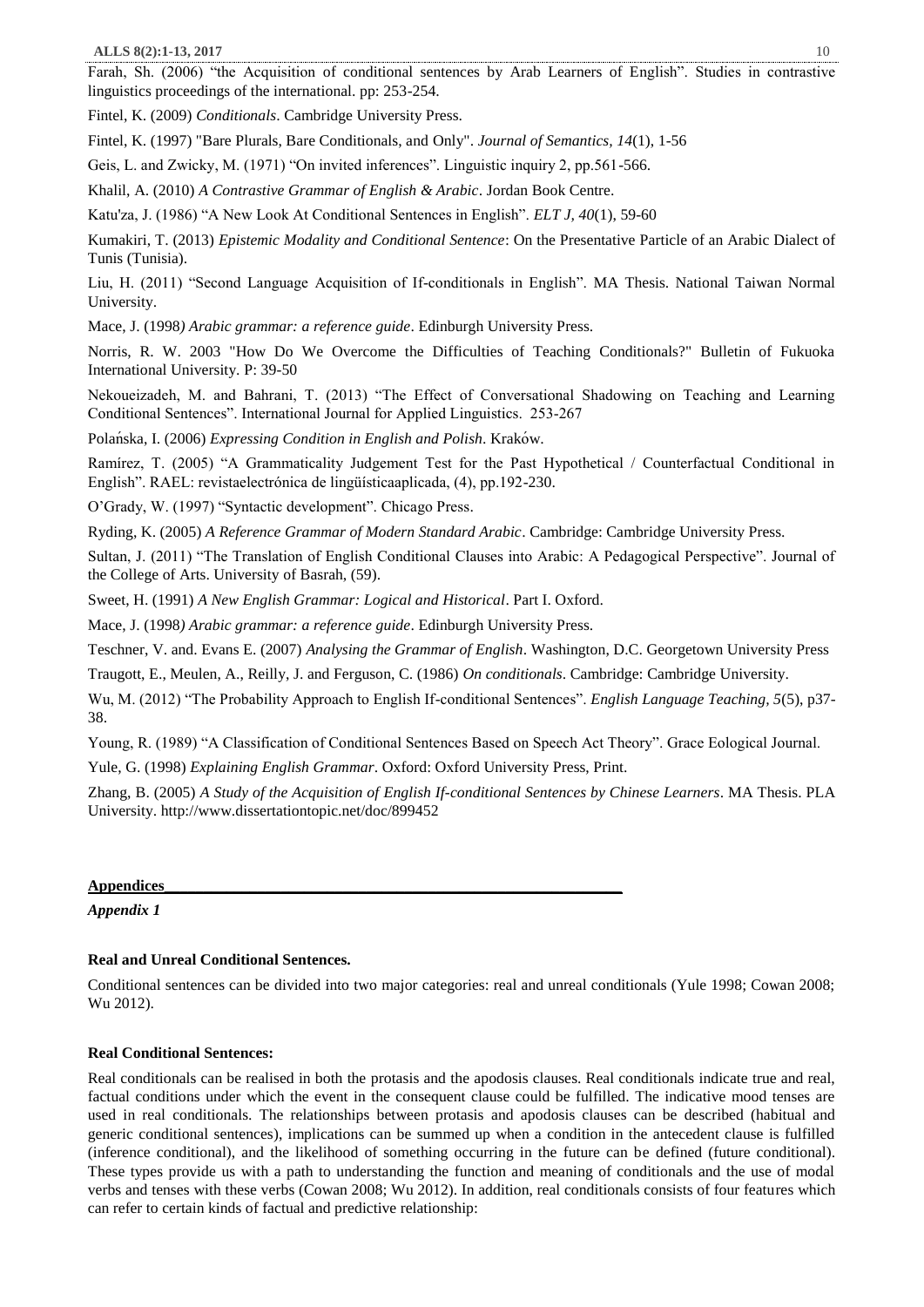# **1. Generic Conditional:**

A generic conditional refers to facts which appear to be scientific truths. It is used mostly in academic prose (Cowan 2008).

#### **2. Habitual Conditional:**

A habitual conditional refers to events in the present or past tense and also to the relationships between events which generally occur or are usually true in the situations described. The two clauses can contain verbs in the past or present tense (Yule 1998; Cowan 2008).

#### **3. Inference Conditional:**

In an inference conditional, the proposition in the consequent clause is expressed by the proposition in the antecedent clause. Inference conditional sentences state that *''if P, then Q''.* In this structure, *P* is true but *Q* may or may not be true. An inference conditional will be in the present or the past. The inference conditional can be formed with more modal verb and tense combinations than habitual or generic conditional sentences (Cowan 2008).

# **4. Future Conditional:**

A future conditional refers to a predicted result that will happen in the future. Moreover, in the consequent clause, the event is strongly likely to occur in the future when the condition in the antecedent is fulfilled. The possibility in this case is referred to by the modal verb, which is in the result clause.

There are many specific cases in which future conditionals are used, such as expressing future results that are based on plans or contingencies. In these cases, the antecedent clauses indicate events with verbs in the simple present and the consequent clauses, which use the modal "*will*", or often, "*be going to"*, refer to future events which rely on the conditions being fulfilled. According to Yule (1998) and Cowan (2008), future conditional sentences can also be used to express instructions, questions and suggestions. This occurs when the antecedent clauses contain the present tense and are followed by these expressions.

There are various degrees of probability for the predictive results that are built into the use of modal verbs in consequent clauses. The following examples show various degrees of probability:

- $\triangleright$  If he comes now, he should be there at 5 o'clock. (High probability).
- $\triangleright$  If he comes now, he may be there at 5 o'clock. (Possibility).
- $\triangleright$  If he comes now, he might be there at 5 o'clock. (Weak possibility).

#### **Unreal Conditional Sentences**:

An unreal conditional is a conditional sentence in which the proposition in the antecedent clause is an imaginative condition, and its imaginative result is in the consequent clause (Cowan 2008). In unreal conditionals, the form refers to conditions that cannot be fulfilled. As has been mentioned before, there are different kinds of supposition, namely suggestions, offers, probabilities and hypotheses. Subjunctive mood forms are used in unreal conditionals and can consist of (1) the past subjunctive, which is used in the antecedent clause to indicate an unreal event in the present or future or (2) the past perfect subjunctive, which is used in the antecedent to indicate an unreal event in the past. Unreal conditionals can be divided into two types, namely hypothetical and counterfactual conditionals. According to Quirk et al (1985) and Celce-Murcia and Larsen-Freeman (1983), hypothetical conditionals refer to unlikely states or events, while counterfactual conditionals refer to impossible states or events.

#### **1. Hypothetical Conditional:**

A hypothetical conditional expresses suppositions about assumed possible situations in the present and the future. Hypothetical conditionals contrast with future conditionals, which refer to the future outcomes of contingencies or real plans (Cowan 2008). Furthermore, Yule (1998) added that the unlikely events in the result clause are referred to by the antecedent clause. The use of the past tense in the "if-clause" is a sign of the distance of potentiality and modal verbs (might, would, could) are usually used in the result clause. The following example shows the speakers imagining a hypothetical case which could occur in the future:

If he *found* a purse on the bus, he *would* give it to the driver.

The hypothetical conditional is typically used to refer to wishes and desires which are improbable; sometimes this can use the verb "*were*", which is used for all persons (Wu 2012).

 $\triangleright$  If I were you, I would go home.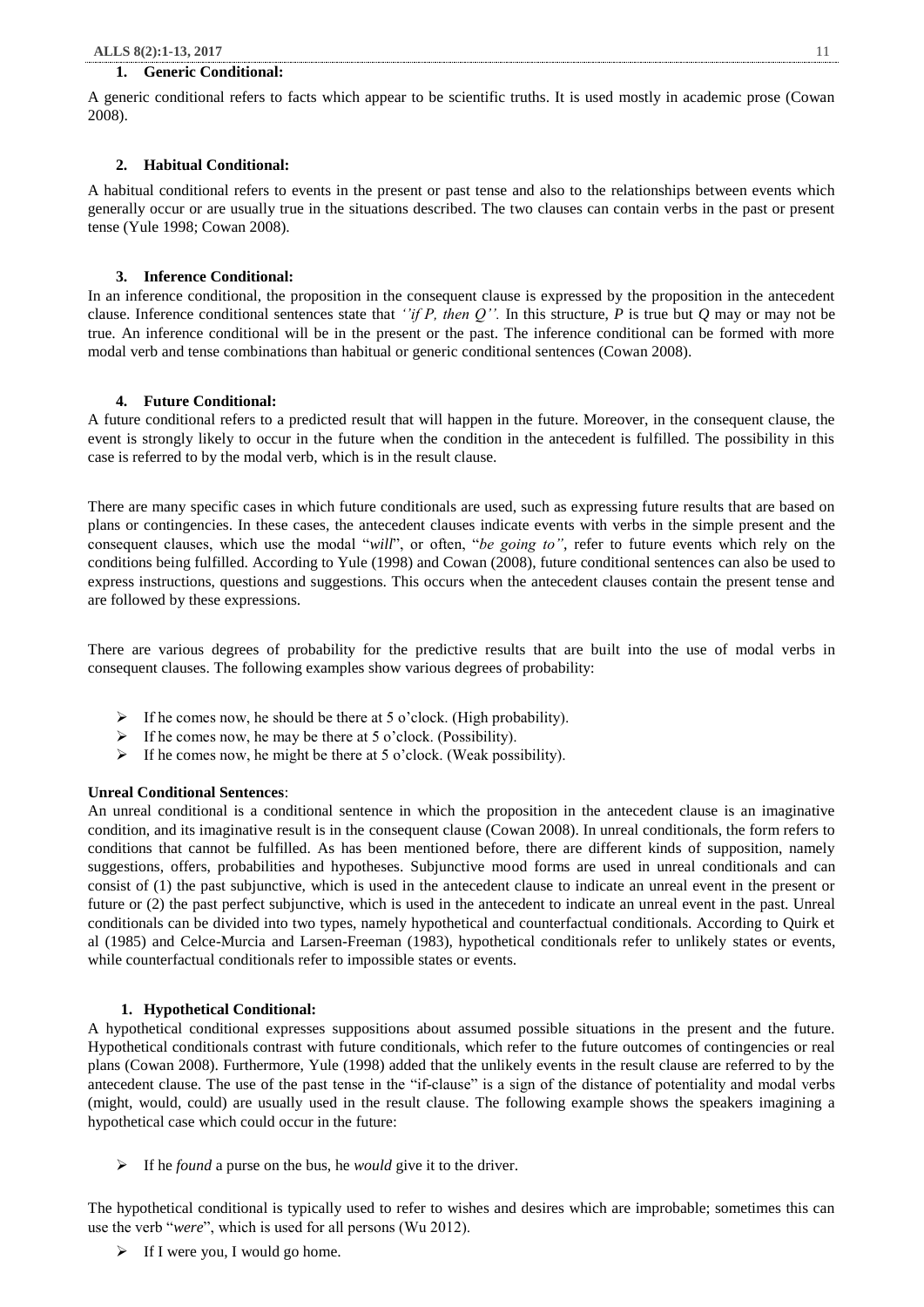# **2. Counterfactual Conditional:**

Counterfactual conditionals are conditionals in the past which talk about past situations which were not fulfilled (Cowan 2008). Yule (1998) noted that they express event in their "if-clauses" that are impossible. According to Wu (2012:38), "the event in the result clause is assumed to take place or become true when the situation in the if-clause, which is known to be impossible in the past, is met". The following sentence is an example of this:

# > If I had bought a car, I would have gone to the sea.

In counterfactual conditionals, the tense is in the past perfect in the antecedent clause and the structure of the main clause is "*would have + past participle*". The modals "*could*" and "*might*" can be used in the main clause instead of the modal "would":

 $\triangleright$  If he had not seen you, he might have had another appointment.

The following table illustrates the main types of conditional sentence proposed by Yule (1998):

| Real           | If-clause verb | Main clause verb   | <b>Situations</b> |
|----------------|----------------|--------------------|-------------------|
| Factual        | Present        | Present            | Generally true    |
| Factual        | Past           | Past               | Generally true    |
| Factual        | Present        | Present modal      | Likely            |
| <b>Unreal</b>  | If-clause verb | Main clause verb   | <b>Situations</b> |
|                |                |                    |                   |
| Hypothetical   | Present        | Present            | Generally true    |
| Counterfactual | Past perfect   | Past modal perfect | Impossible        |

# *Appendix 2*

# **Questionnaire**

# - Group ( )

There are 15 conditional sentences in this test. Some of them are correct and some are not. Read each sentence and then decide whether it is correct or not and write down your answer between the brackets. Where the conditional sentence is incorrect, rewrite it in the lines that follow and explain **why** the sentence is incorrect.

\_\_\_\_\_\_\_\_\_\_\_\_\_\_\_\_\_\_\_\_\_\_\_\_\_\_\_\_\_\_\_\_\_\_\_\_\_\_\_\_\_\_\_\_\_\_\_\_\_\_\_\_\_\_\_\_\_\_\_\_\_\_\_\_\_\_\_\_\_\_\_\_\_\_\_\_\_\_\_\_\_\_\_\_\_\_\_\_\_\_\_\_\_\_\_\_

1. If they go to the restaurant on Sunday, they would see him there. ( )

| 2. We wouldn't went to the picnic if it didn't stop raining.                    |  |
|---------------------------------------------------------------------------------|--|
| 3. I would have passed if the exam wasn't difficult. (                          |  |
| 4. If I was a millionaire, I would buy a yacht. ().                             |  |
| 5. If you had a car, you would go to the party. (<br>$\blacksquare$ ).          |  |
| 6. If Sadi will go home, he will see his aunt. (<br>$\overline{\phantom{a}}$ ). |  |
|                                                                                 |  |